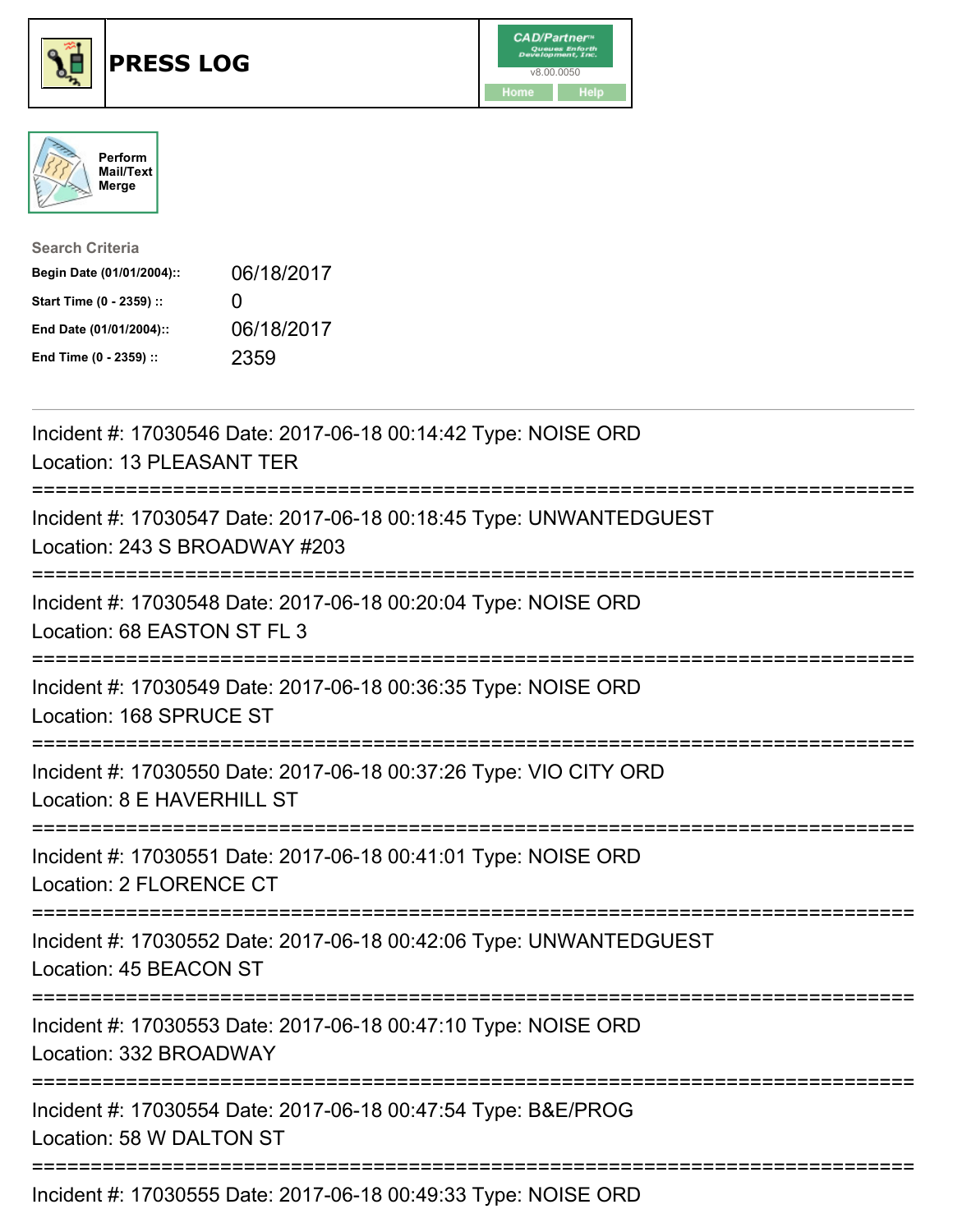| Location: 226 CYPRESS AV                                                                                                   |
|----------------------------------------------------------------------------------------------------------------------------|
| Incident #: 17030556 Date: 2017-06-18 00:57:17 Type: NOISE ORD<br>Location: 154 MYRTLE ST<br>========================      |
| Incident #: 17030557 Date: 2017-06-18 01:09:17 Type: NOISE ORD<br>Location: 107 ARLINGTON ST FL 1                          |
| Incident #: 17030558 Date: 2017-06-18 01:12:05 Type: NOISE ORD<br>Location: HAVERHILL ST & JACKSON ST                      |
| ;=============================<br>Incident #: 17030559 Date: 2017-06-18 01:13:24 Type: NOISE ORD<br>Location: 46 WARREN ST |
| Incident #: 17030560 Date: 2017-06-18 01:23:00 Type: NOISE ORD<br>Location: 37 HILLSIDE AV                                 |
| Incident #: 17030561 Date: 2017-06-18 01:23:32 Type: DISTURBANCE<br>Location: SAM'S FOOD STORE / 389 BROADWAY              |
| Incident #: 17030562 Date: 2017-06-18 01:28:40 Type: MEDIC SUPPORT<br>Location: 27 KENT ST                                 |
| Incident #: 17030563 Date: 2017-06-18 01:29:48 Type: DOMESTIC/PROG<br>Location: ARREST / 59 FRANKLIN ST #1A                |
| Incident #: 17030564 Date: 2017-06-18 01:33:57 Type: BUILDING CHK<br>Location: SAM'S FOOD STORE / 389 BROADWAY             |
| Incident #: 17030565 Date: 2017-06-18 01:35:47 Type: UNWANTEDGUEST<br>Location: 52 CROSBY ST #1                            |
| Incident #: 17030566 Date: 2017-06-18 01:53:53 Type: ALARM/BURG<br>Location: BAVARIAN CLUB / 41 KNOX ST                    |
| Incident #: 17030567 Date: 2017-06-18 01:55:19 Type: NOISE ORD<br>Location: 328 LAWRENCE ST                                |
| Incident #: 17030568 Date: 2017-06-18 01:57:55 Type: NOISE ORD<br>Location: 2 BENNINGTON ST                                |
| Incident #: 17030569 Date: 2017-06-18 01:58:26 Type: NOISE ORD                                                             |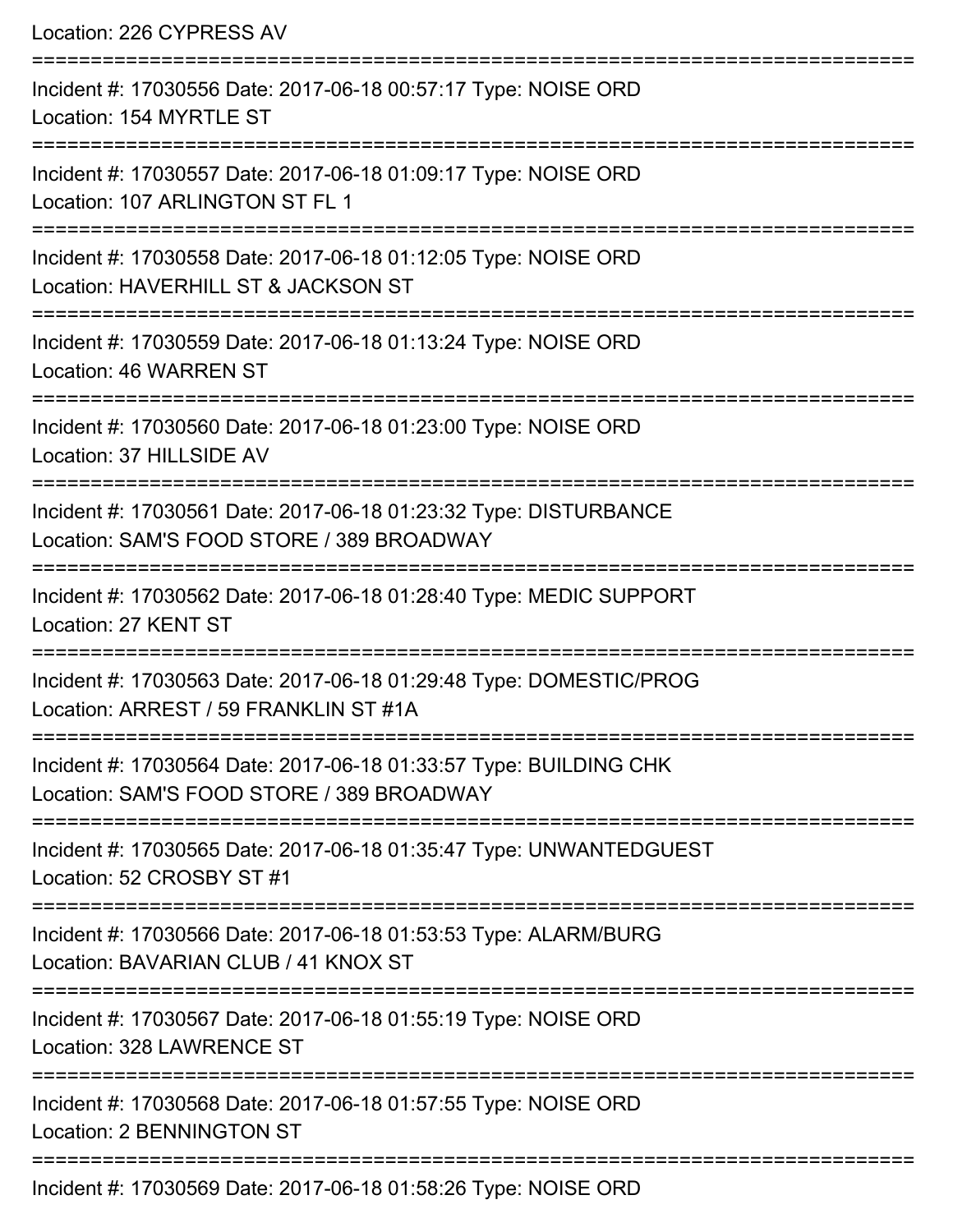| Incident #: 17030570 Date: 2017-06-18 01:59:15 Type: MV/BLOCKING<br>Location: 7 ERVING AV                                             |
|---------------------------------------------------------------------------------------------------------------------------------------|
| Incident #: 17030571 Date: 2017-06-18 02:11:23 Type: BUILDING CHK<br>Location: SEVEN ELEVEN / 370 BROADWAY                            |
| Incident #: 17030572 Date: 2017-06-18 02:13:51 Type: NOISE ORD<br>Location: 8 LEA ST FL 1                                             |
| Incident #: 17030573 Date: 2017-06-18 02:15:02 Type: M/V STOP<br>Location: 21 HAVERHILL ST                                            |
| Incident #: 17030575 Date: 2017-06-18 02:17:04 Type: THREATS/PROG<br>Location: 54 W DALTON ST<br>==================================== |
| Incident #: 17030574 Date: 2017-06-18 02:18:32 Type: M/V STOP<br>Location: 703 HAVERHILL ST                                           |
| Incident #: 17030576 Date: 2017-06-18 02:23:17 Type: NOISE ORD<br>Location: 59 BROOK ST FL 1                                          |
| Incident #: 17030577 Date: 2017-06-18 02:25:53 Type: LOUD NOISE<br>Location: ROBINSON CT                                              |
| Incident #: 17030578 Date: 2017-06-18 02:31:55 Type: NOISE ORD<br>Location: 38 NEWTON ST FL 2                                         |
| Incident #: 17030579 Date: 2017-06-18 02:32:13 Type: LOUD NOISE<br>Location: 67 NEWTON ST #8                                          |
| Incident #: 17030580 Date: 2017-06-18 02:41:17 Type: M/V STOP<br>Location: BROADWAY & ESSEX ST                                        |
| Incident #: 17030581 Date: 2017-06-18 02:45:53 Type: NOISE ORD<br>Location: 12 PLEASANT TER                                           |
| Incident #: 17030582 Date: 2017-06-18 02:46:25 Type: M/V STOP<br>Location: BROADWAY & TREMONT ST                                      |
| Incident #: 17030583 Date: 2017-06-18 02:49:15 Type: ALARM/BURG                                                                       |

 $L$ ....  $10$   $M$   $F$  DOTED OT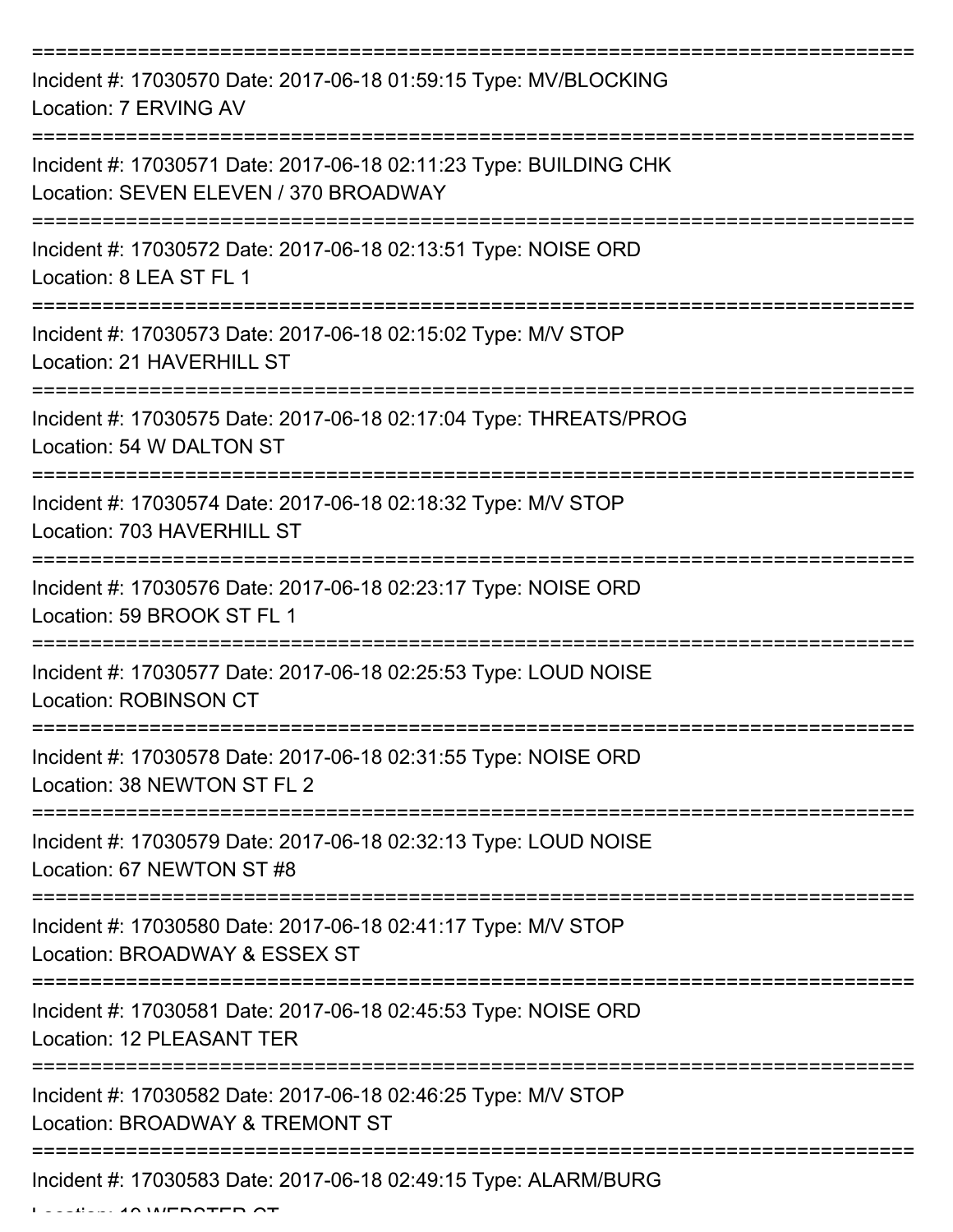| Incident #: 17030584 Date: 2017-06-18 02:52:44 Type: NOISE ORD<br>Location: 8 LEA ST FL 1                        |
|------------------------------------------------------------------------------------------------------------------|
| Incident #: 17030586 Date: 2017-06-18 02:55:18 Type: MAL DAMAGE<br>Location: 5 FITZ ST                           |
| Incident #: 17030585 Date: 2017-06-18 02:55:32 Type: BUILDING CHK<br>Location: 8 S BROADWAY                      |
| Incident #: 17030587 Date: 2017-06-18 02:59:15 Type: M/V STOP<br>Location: ANDOVER ST & S BROADWAY               |
| Incident #: 17030588 Date: 2017-06-18 03:00:01 Type: M/V STOP<br>Location: HAVERHILL ST & UNION ST               |
| Incident #: 17030589 Date: 2017-06-18 03:12:09 Type: B&E/PROG<br>Location: 77 S UNION ST FL 1                    |
| Incident #: 17030590 Date: 2017-06-18 03:15:55 Type: NOISE ORD<br>Location: 48 CEDAR ST FL 1 REAR                |
| Incident #: 17030591 Date: 2017-06-18 03:27:00 Type: NOISE ORD<br>Location: 38 MILTON ST FL 2                    |
| Incident #: 17030593 Date: 2017-06-18 03:30:02 Type: SUS PERS/MV<br>Location: 91 NEWTON ST                       |
| Incident #: 17030592 Date: 2017-06-18 03:30:11 Type: M/V STOP<br>Location: 36 SPRINGFIELD ST                     |
| Incident #: 17030594 Date: 2017-06-18 03:37:29 Type: DOMESTIC/PROG<br>Location: 110 MARKET ST FL 2               |
| Incident #: 17030595 Date: 2017-06-18 03:46:19 Type: UNWANTEDGUEST<br>Location: DUNKIN DONUTS / 99 WINTHROP AV   |
| Incident #: 17030596 Date: 2017-06-18 03:47:23 Type: M/V STOP<br>Location: MANCHESTER ST PARK / 75 MANCHESTER ST |
| Incident #: 17030597 Date: 2017-06-18 03:48:42 Type: MEDIC SUPPORT                                               |

Location: DUCK BBIDGE / 0 ISLAND ST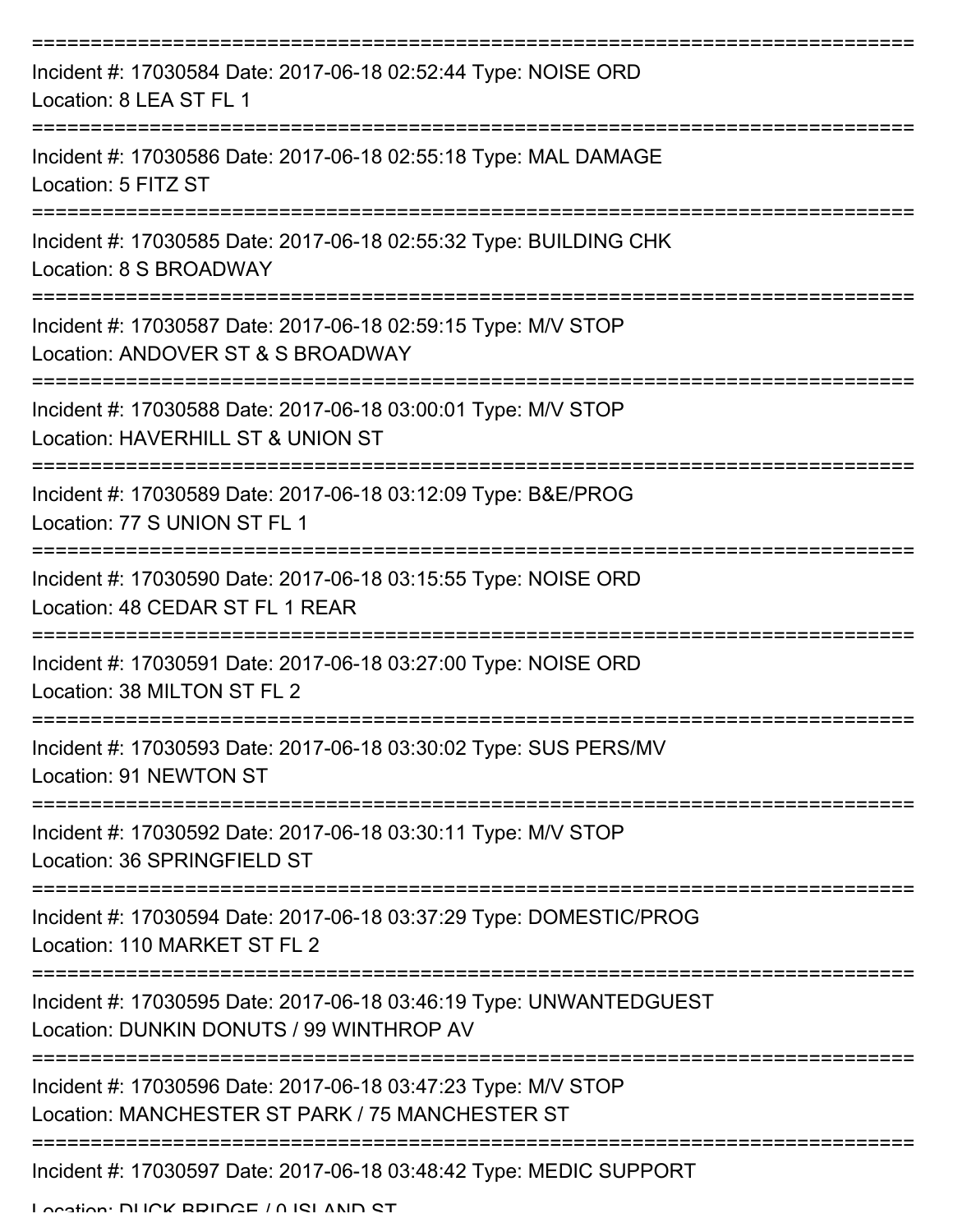| Incident #: 17030598 Date: 2017-06-18 04:09:12 Type: M/V STOP<br>Location: BRADFORD ST & BROADWAY                   |
|---------------------------------------------------------------------------------------------------------------------|
| Incident #: 17030599 Date: 2017-06-18 04:18:32 Type: M/V STOP<br>Location: 50 BROADWAY                              |
| Incident #: 17030600 Date: 2017-06-18 04:29:54 Type: M/V STOP<br>Location: BROADWAY & CROSS ST                      |
| Incident #: 17030601 Date: 2017-06-18 04:34:26 Type: MAL DAMAGE<br>Location: 600 ESSEX ST                           |
| Incident #: 17030602 Date: 2017-06-18 04:38:08 Type: AUTO ACC/PI<br>Location: TOW X2 / CENTRE ST & HAMPSHIRE ST     |
| Incident #: 17030603 Date: 2017-06-18 04:53:19 Type: MAN DOWN<br>Location: 50 COMMON ST                             |
| Incident #: 17030604 Date: 2017-06-18 05:03:10 Type: M/V STOP<br>Location: BELKNAP ST & EVERETT ST                  |
| Incident #: 17030605 Date: 2017-06-18 05:03:19 Type: M/V STOP<br>Location: MT VERNON ST & S BROADWAY                |
| Incident #: 17030606 Date: 2017-06-18 05:03:52 Type: DISTURBANCE<br>Location: ALCANTARA RESIDENCE / 30 WILMOT ST #2 |
| Incident #: 17030607 Date: 2017-06-18 05:20:21 Type: MAN DOWN<br>Location: 91 SUMMER ST FL 1                        |
| Incident #: 17030608 Date: 2017-06-18 05:37:55 Type: DOMESTIC/PROG<br>Location: 192 WALNUT ST #2                    |
| Incident #: 17030609 Date: 2017-06-18 06:18:58 Type: M/V STOP<br>Location: NEWTON ST & SALEM ST                     |
| Incident #: 17030610 Date: 2017-06-18 06:26:49 Type: THREATS<br>Location: 38 NORRIS ST                              |
| Incident #: 17030611 Date: 2017-06-18 06:40:52 Type: A&B PAST<br>Location: LAWRENCE GENERAL HOSPITAL / 1 GENERAL ST |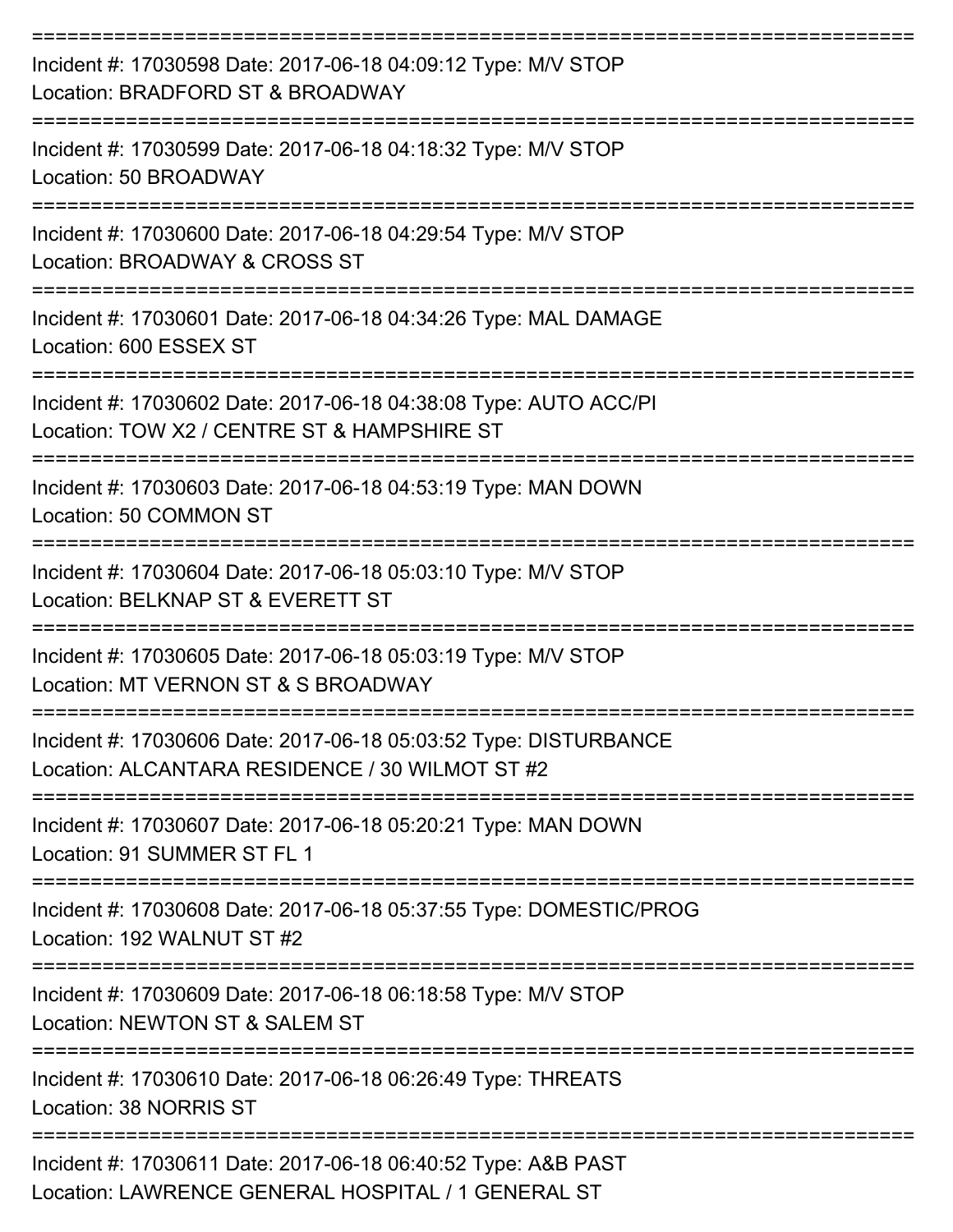| Incident #: 17030612 Date: 2017-06-18 07:00:25 Type: NOISE ORD<br>Location: 93 GREENWOOD ST                       |
|-------------------------------------------------------------------------------------------------------------------|
| Incident #: 17030613 Date: 2017-06-18 07:05:31 Type: MAN DOWN<br>Location: SOUTH COMMON / S UNION ST & SALEM ST   |
| Incident #: 17030614 Date: 2017-06-18 07:15:19 Type: NOISE ORD<br>Location: 31 MT VERNON ST                       |
| Incident #: 17030615 Date: 2017-06-18 07:27:50 Type: AMBULANCE ASSSI<br>Location: 118 JACKSON ST FL 2             |
| Incident #: 17030616 Date: 2017-06-18 07:33:12 Type: M/V STOP<br>Location: MCDONALDS / 50 BROADWAY                |
| Incident #: 17030617 Date: 2017-06-18 07:57:17 Type: PARK & WALK<br>Location: BROADWAY & HAVERHILL ST             |
| Incident #: 17030618 Date: 2017-06-18 08:38:42 Type: GENERAL SERV<br>Location: COMMON ST & UNION ST               |
| Incident #: 17030620 Date: 2017-06-18 09:05:07 Type: A&B D/W/ PROG<br>Location: 47 BROMFIELD ST #3RD              |
| Incident #: 17030619 Date: 2017-06-18 09:09:59 Type: SHOPLIFTING<br>Location: MARKET BASKET / 700 ESSEX ST        |
| Incident #: 17030621 Date: 2017-06-18 09:13:28 Type: MISSING PERS<br>Location: WALK IN WALK IN / 44 TREMONT ST #2 |
| Incident #: 17030622 Date: 2017-06-18 09:33:48 Type: PARK & WALK<br>Location: BRADFORD ST & BROADWAY              |
| Incident #: 17030623 Date: 2017-06-18 09:44:27 Type: LOUD NOISE<br>Location: 472 HIGH ST                          |
| Incident #: 17030624 Date: 2017-06-18 09:55:47 Type: M/V STOP<br>Location: KENNETH ST & S BROADWAY                |
| Incident #: 17030625 Date: 2017-06-18 09:59:53 Type: M/V STOP<br>Location: 82 AVON ST                             |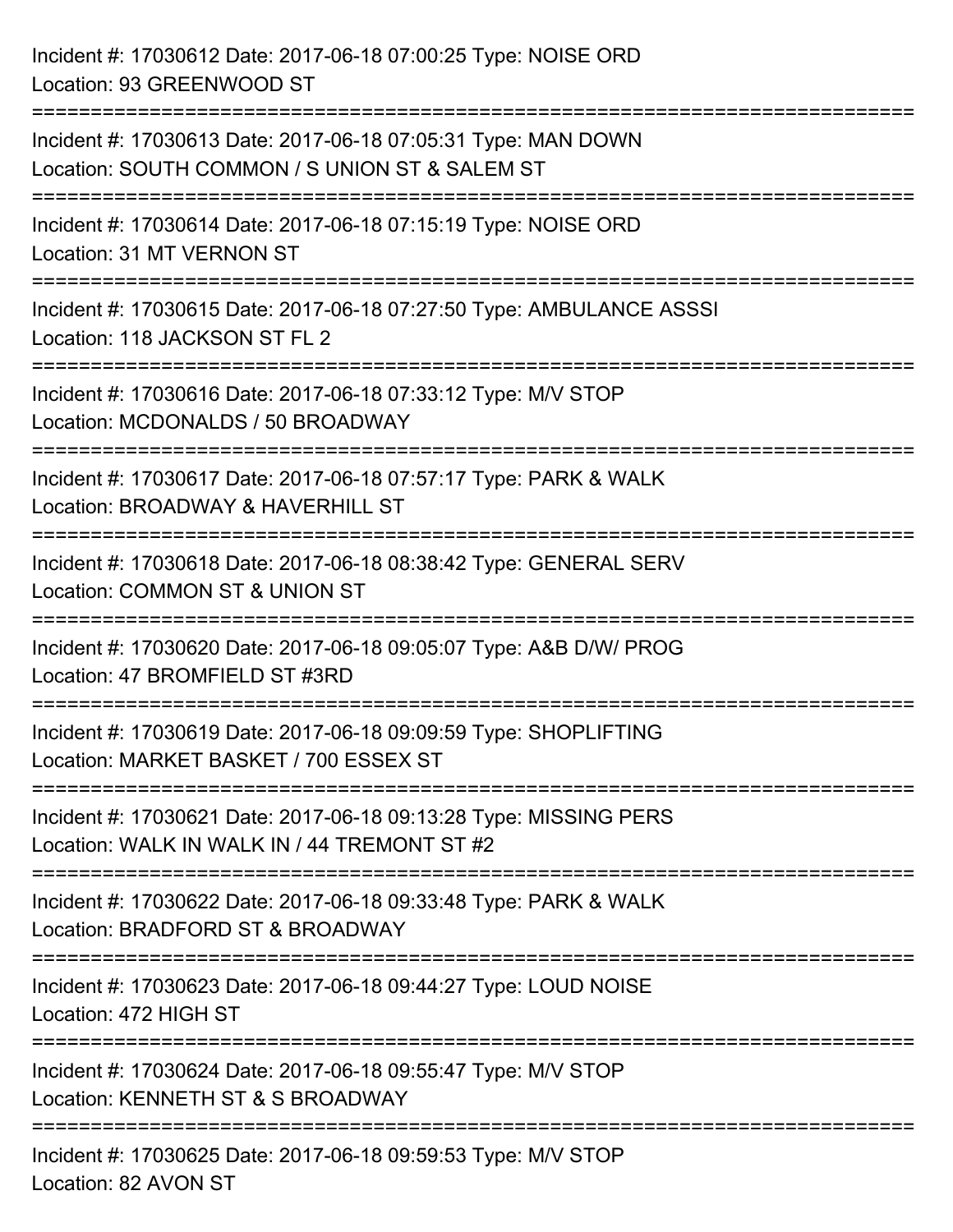| Incident #: 17030626 Date: 2017-06-18 10:09:46 Type: M/V STOP<br>Location: 73 WINTHROP AV                                     |
|-------------------------------------------------------------------------------------------------------------------------------|
| Incident #: 17030627 Date: 2017-06-18 10:15:23 Type: ASSIST FIRE<br>Location: 80 MARGIN ST                                    |
| Incident #: 17030628 Date: 2017-06-18 10:20:31 Type: DISTURBANCE<br>Location: 33 BROOK ST FL 1STFL                            |
| Incident #: 17030629 Date: 2017-06-18 10:25:10 Type: E911 HANGUP<br>Location: 24 WINTHROP AV                                  |
| Incident #: 17030630 Date: 2017-06-18 10:28:02 Type: ALARM/BURG<br>Location: METRO PCS / 159 LAWRENCE ST                      |
| Incident #: 17030631 Date: 2017-06-18 10:34:43 Type: M/V STOP<br>Location: S UNION ST & SALEM ST<br>:======================== |
| Incident #: 17030632 Date: 2017-06-18 10:36:56 Type: M/V STOP<br>Location: S UNION ST & SALEM ST                              |
| Incident #: 17030633 Date: 2017-06-18 10:40:21 Type: MEDIC SUPPORT<br>Location: 3 W LAUREL ST                                 |
| Incident #: 17030634 Date: 2017-06-18 10:44:43 Type: TRESPASSING<br>Location: 304 LOWELL ST                                   |
| Incident #: 17030635 Date: 2017-06-18 10:52:01 Type: B&E/PROG<br>Location: LAZARUS HOUSE / 48 HOLLY ST                        |
| Incident #: 17030636 Date: 2017-06-18 11:04:11 Type: MAN DOWN<br>Location: LAWRENCE ST & OAK ST                               |
| Incident #: 17030637 Date: 2017-06-18 11:06:04 Type: MAN DOWN<br>Location: S BROADWAY & SALEM ST                              |
| Incident #: 17030638 Date: 2017-06-18 11:10:49 Type: HIT & RUN M/V<br>Location: 13 RIVERVIEW PL                               |
| Incident #: 17030639 Date: 2017-06-18 11:15:58 Type: PARK & WALK<br>Location: BRADFORD ST & BROADWAY                          |

===========================================================================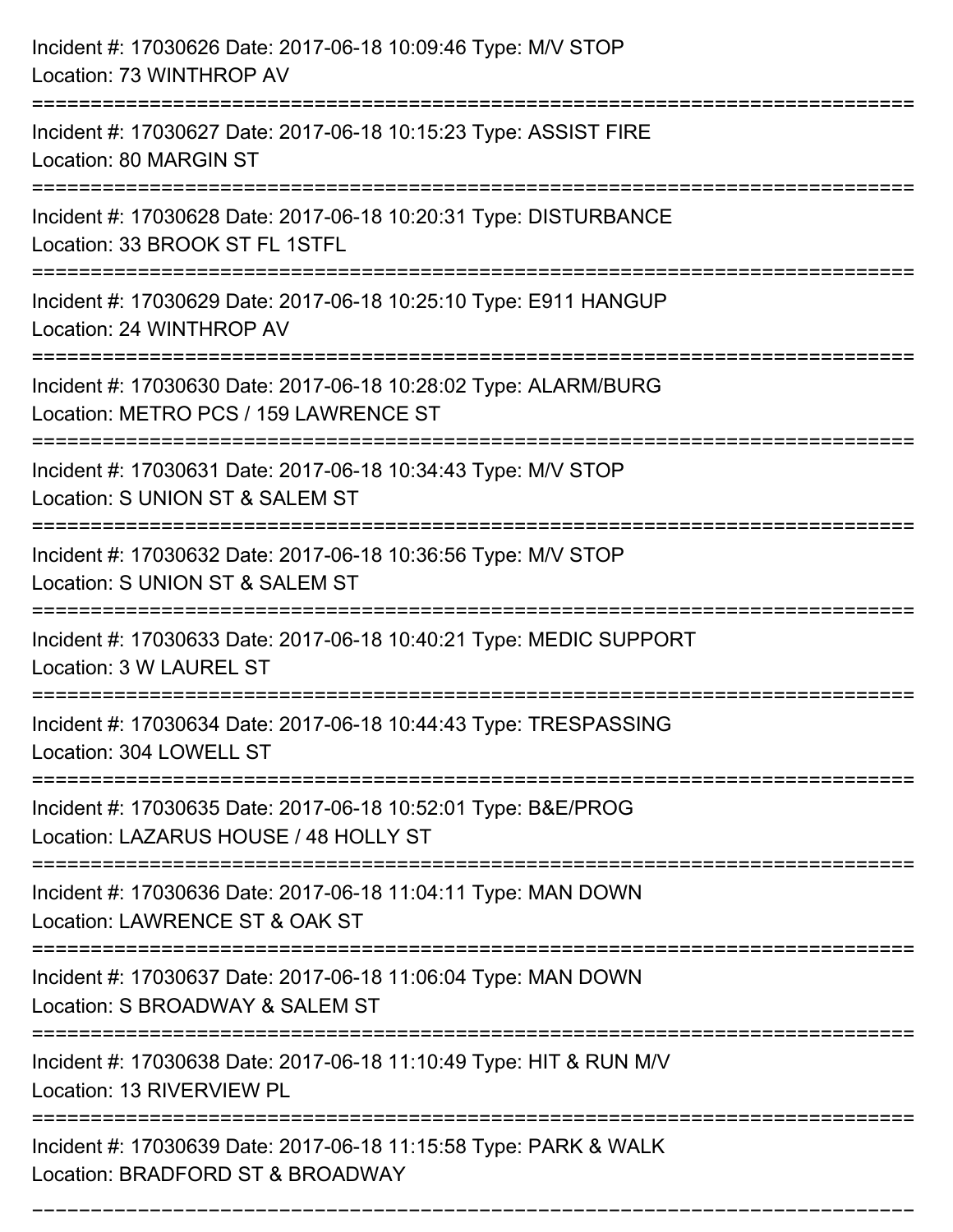| Incident #: 17030640 Date: 2017-06-18 11:28:44 Type: NOISE ORD<br>Location: 130 HIGH ST                                 |
|-------------------------------------------------------------------------------------------------------------------------|
| Incident #: 17030641 Date: 2017-06-18 11:54:40 Type: SUS PERS/MV<br>Location: 132 WALNUT ST                             |
| Incident #: 17030642 Date: 2017-06-18 12:13:34 Type: B&E/PAST<br>Location: 60 KENDALL ST FL 1                           |
| Incident #: 17030643 Date: 2017-06-18 12:15:28 Type: M/V STOP<br>Location: ELM ST & HAMPSHIRE ST                        |
| Incident #: 17030644 Date: 2017-06-18 12:27:55 Type: A&B D/W PAST<br>Location: LAWRENCE GENERAL HOSPITAL / 1 GENERAL ST |
| Incident #: 17030645 Date: 2017-06-18 12:28:32 Type: ALARMS<br>Location: LORENZO BUILDING / 599 CANAL ST                |
| Incident #: 17030647 Date: 2017-06-18 12:30:03 Type: HIT & RUN M/V<br>Location: 336 LOWELL ST                           |
| Incident #: 17030646 Date: 2017-06-18 12:33:44 Type: ALARM/BURG<br>Location: BASHKOIAN RESIDENCE / 23 CRESTSHIRE DR     |
| Incident #: 17030648 Date: 2017-06-18 12:45:25 Type: UNWANTEDGUEST<br>Location: 100 HAWTHORNE WAY                       |
| Incident #: 17030649 Date: 2017-06-18 12:52:23 Type: M/V STOP<br>Location: 497 HAMPSHIRE ST                             |
| Incident #: 17030650 Date: 2017-06-18 12:58:38 Type: M/V STOP<br>Location: ERVING AV & LAWRENCE ST                      |
| Incident #: 17030652 Date: 2017-06-18 13:33:44 Type: DOMESTIC/PAST<br>Location: 55 NEWBURY #2F                          |
| Incident #: 17030651 Date: 2017-06-18 13:36:01 Type: ALARM/BURG<br>Location: DEVELOPMENT CHARTER / 355 HAVERHILL ST     |
| Incident #: 17030653 Date: 2017-06-18 13:40:34 Type: GUN CALL<br>Location: 350 HAVERHILL ST                             |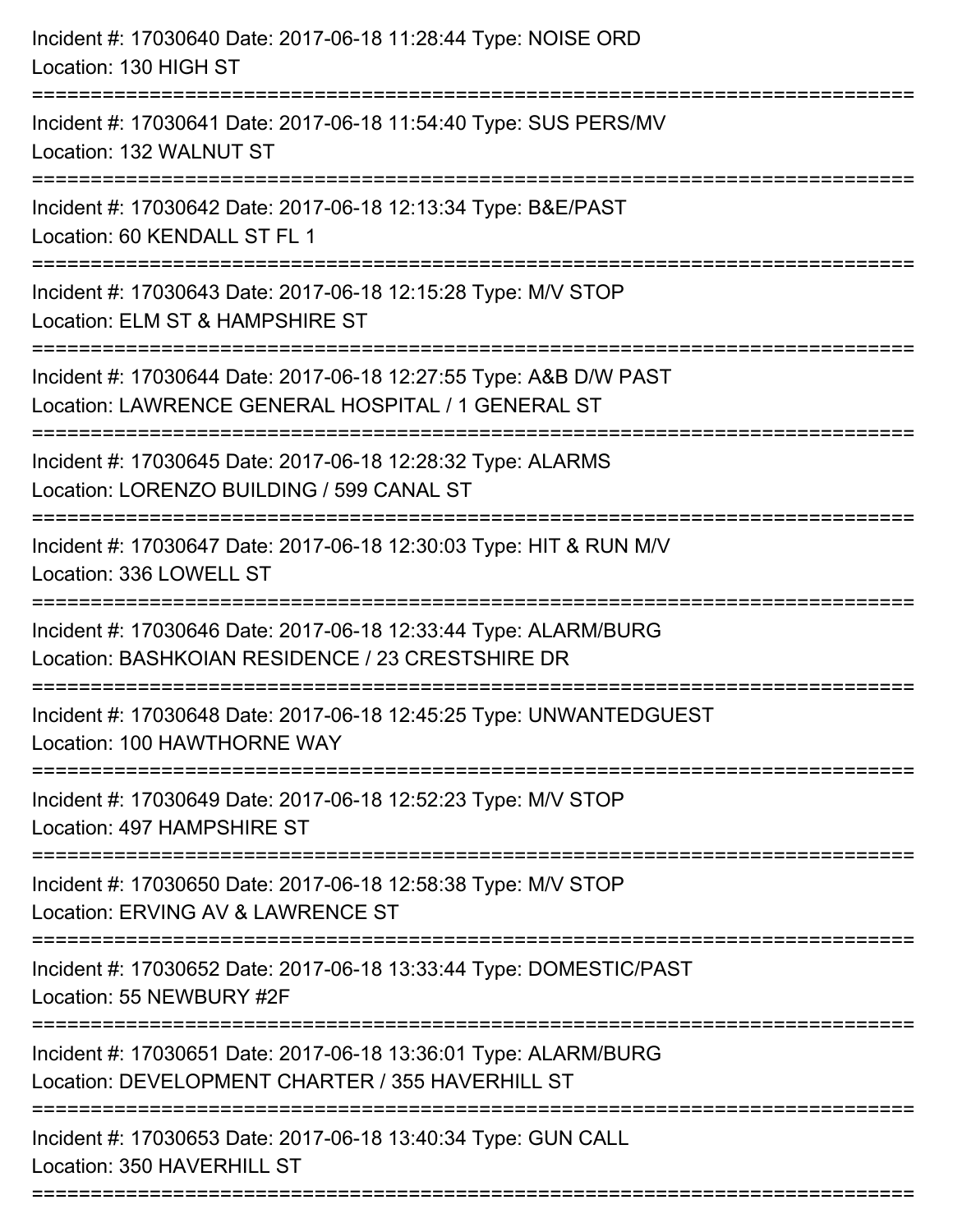Location: BROADWAY & HAVERHILL ST

=========================================================================== Incident #: 17030655 Date: 2017-06-18 13:46:16 Type: A&B D/W PAST Location: WALK IN / 570 S UNION ST =========================================================================== Incident #: 17030656 Date: 2017-06-18 13:53:52 Type: ALARM/BURG Location: OMNI DIGITAL PRINTERS / 92 S BROADWAY =========================================================================== Incident #: 17030657 Date: 2017-06-18 13:57:00 Type: MEDIC SUPPORT Location: OASIS / 120 BROADWAY =========================================================================== Incident #: 17030659 Date: 2017-06-18 14:06:17 Type: HIT & RUN M/V Location: 79 WINTHROP AV =========================================================================== Incident #: 17030658 Date: 2017-06-18 14:09:57 Type: AUTO ACC/UNK PI Location: TOW X2 / PARK ST & TRENTON ST =========================================================================== Incident #: 17030660 Date: 2017-06-18 14:25:28 Type: AUTO ACC/PI Location: HAFFNERS / 420 MARKET ST =========================================================================== Incident #: 17030661 Date: 2017-06-18 14:57:49 Type: MV/BLOCKING Location: 3 MELROSE ST =========================================================================== Incident #: 17030662 Date: 2017-06-18 15:17:39 Type: DISTURBANCE Location: LINCOLN CT =========================================================================== Incident #: 17030663 Date: 2017-06-18 15:33:24 Type: INVEST CONT Location: 570 S UNION ST #12 =========================================================================== Incident #: 17030664 Date: 2017-06-18 15:44:31 Type: NOISE ORD Location: BUTLER =========================================================================== Incident #: 17030665 Date: 2017-06-18 15:59:15 Type: A&B PAST Location: BROOKFIFLD ST & CHESTER ST =========================================================================== Incident #: 17030666 Date: 2017-06-18 16:07:25 Type: LOST PROPERTY Location: 137 WILLOW ST FL 3 =========================================================================== Incident #: 17030667 Date: 2017-06-18 16:29:20 Type: M/V STOP Location: BROADWAY & COMMON ST ===========================================================================

Incident #: 17030668 Date: 2017 06 18 16:30:19 Type: 2017 06 16:30:19 Type: LOST PROPERTY<br>.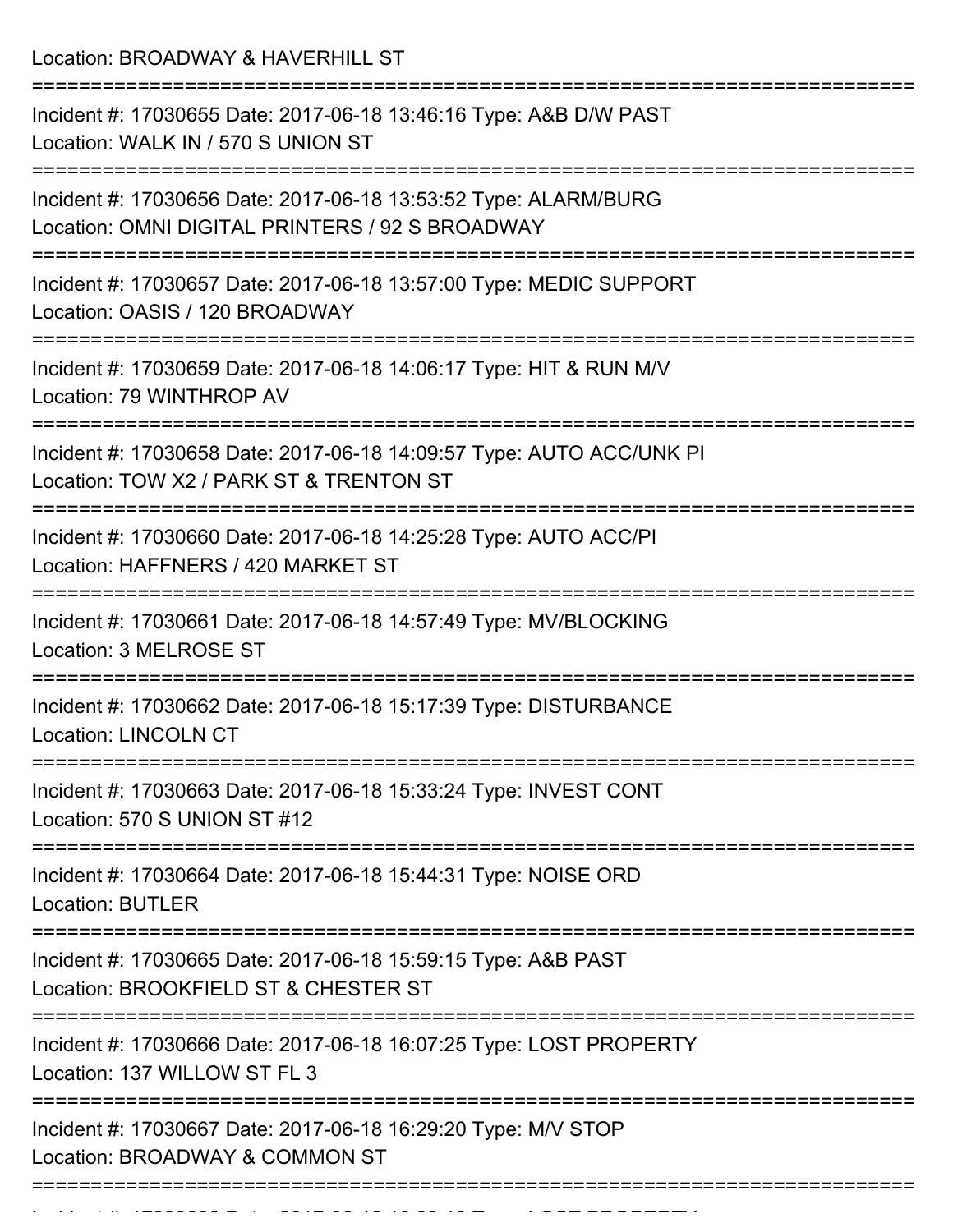Location: 6 MARSHALLS WY =========================================================================== Incident #: 17030669 Date: 2017-06-18 16:30:46 Type: SUS PERS/MV Location: 189 WEST ST =========================================================================== Incident #: 17030670 Date: 2017-06-18 16:34:56 Type: M/V STOP Location: HAMPSHIRE ST & HAVERHILL ST =========================================================================== Incident #: 17030671 Date: 2017-06-18 16:36:24 Type: DISTURBANCE Location: 75 TREMONT ST =========================================================================== Incident #: 17030672 Date: 2017-06-18 16:38:22 Type: MAN DOWN Location: 133 LAWRENCE ST =========================================================================== Incident #: 17030673 Date: 2017-06-18 16:43:44 Type: M/V STOP Location: LEBANON ST & WHITE ST =========================================================================== Incident #: 17030674 Date: 2017-06-18 16:55:13 Type: MV/BLOCKING Location: 34 MAPLE ST =========================================================================== Incident #: 17030675 Date: 2017-06-18 17:00:15 Type: M/V STOP Location: AMESBURY ST & ESSEX ST =========================================================================== Incident #: 17030676 Date: 2017-06-18 17:02:24 Type: M/V STOP Location: MERRIMACK ST & PARKER ST =========================================================================== Incident #: 17030677 Date: 2017-06-18 17:03:20 Type: M/V STOP Location: MERRIMACK ST =========================================================================== Incident #: 17030678 Date: 2017-06-18 17:05:07 Type: B&E/PAST Location: 140 JACKSON ST FL 1 =========================================================================== Incident #: 17030679 Date: 2017-06-18 17:06:37 Type: CK WELL BEING Location: 663 ESSEX ST #6-6 =========================================================================== Incident #: 17030681 Date: 2017-06-18 17:08:35 Type: ALARM/BURG Location: LHA OFFICE / 179 OSGOOD ST =========================================================================== Incident #: 17030680 Date: 2017-06-18 17:08:36 Type: NOISE ORD Location: 164 BUTLER

===========================================================================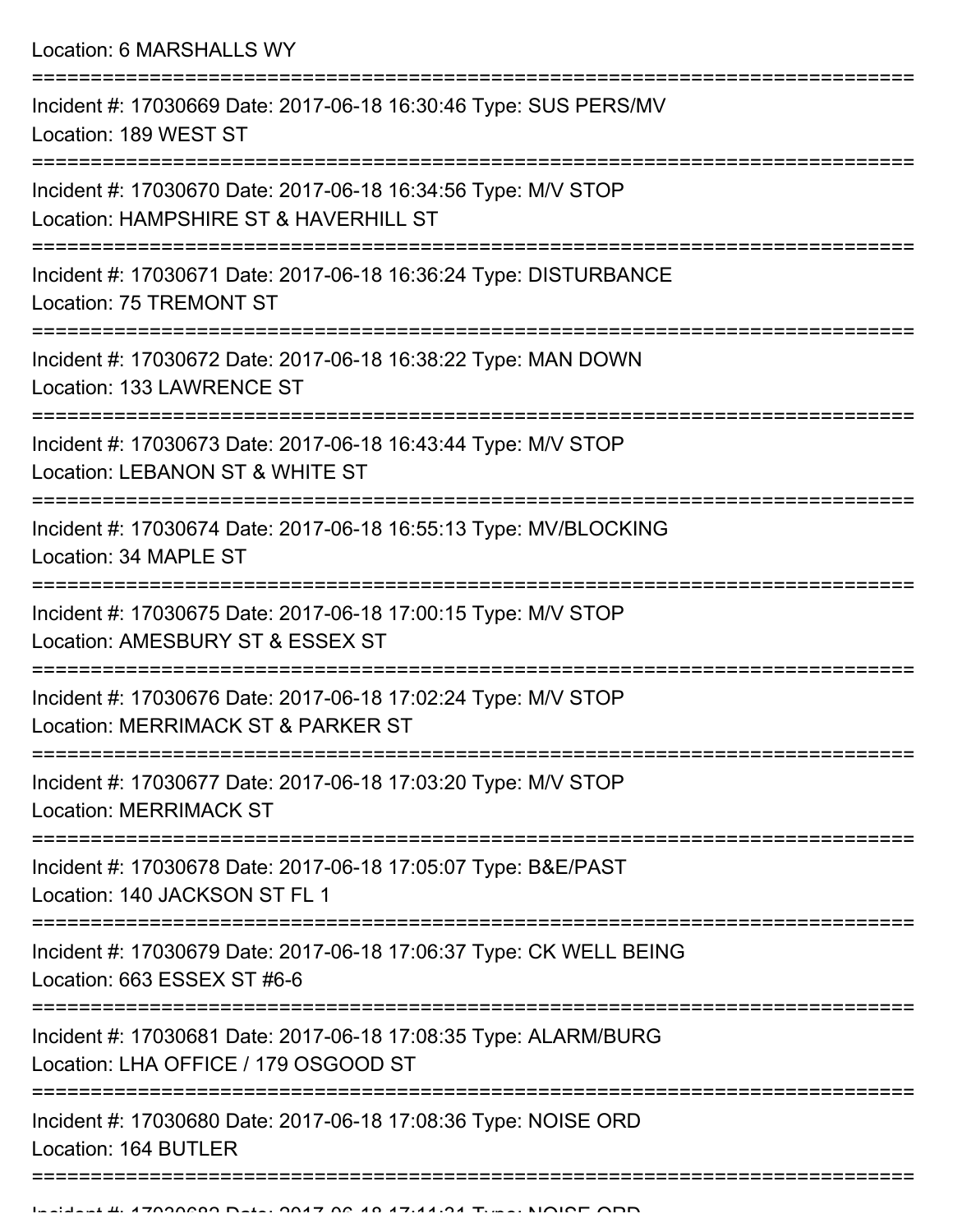| Location: 54-56 HANCOCK ST                                                                                              |
|-------------------------------------------------------------------------------------------------------------------------|
| Incident #: 17030683 Date: 2017-06-18 17:11:55 Type: M/V STOP<br>Location: S UNION ST & WINTHROP AV<br>:=============== |
| Incident #: 17030684 Date: 2017-06-18 17:12:49 Type: NOISE ORD<br>Location: 160 UNION ST                                |
| Incident #: 17030685 Date: 2017-06-18 17:15:28 Type: NOISE ORD<br>Location: 228 BRUCE ST                                |
| Incident #: 17030690 Date: 2017-06-18 17:18:39 Type: M/V STOP<br>Location: AMESBURY ST & COMMON ST                      |
| Incident #: 17030686 Date: 2017-06-18 17:21:20 Type: STOL/MV/PAS<br>Location: 378 MARKET ST                             |
| Incident #: 17030688 Date: 2017-06-18 17:30:00 Type: FIGHT<br>Location: OAK ST                                          |
| Incident #: 17030687 Date: 2017-06-18 17:30:28 Type: BUILDING CHK<br>Location: HIGGINS STATE POOL / 180 CRAWFORD ST     |
| Incident #: 17030689 Date: 2017-06-18 17:32:34 Type: M/V STOP<br><b>Location: CROSS ST</b>                              |
| Incident #: 17030691 Date: 2017-06-18 17:33:59 Type: M/V STOP<br>Location: MERRIMACK ST & PARKER ST                     |
| Incident #: 17030693 Date: 2017-06-18 17:36:56 Type: M/V STOP<br>Location: S UNION ST & WINTHROP AV                     |
| Incident #: 17030692 Date: 2017-06-18 17:37:29 Type: NOISE ORD<br>Location: 236 BRUCE ST                                |
| Incident #: 17030694 Date: 2017-06-18 17:38:33 Type: ASSSIT OTHER PD<br>Location: 809 ESSEX ST                          |
| Incident #: 17030695 Date: 2017-06-18 17:39:07 Type: M/V STOP<br>Location: 77 WINTHROP AV                               |
| $Incidont + 17020607$ Data: 2017.06.18.17:40:26 Type: DOMESTIC/DDOC                                                     |

Incident #: 17030697 Date: 2017-06-18 17:40:26 Type: DOMESTIC/PROG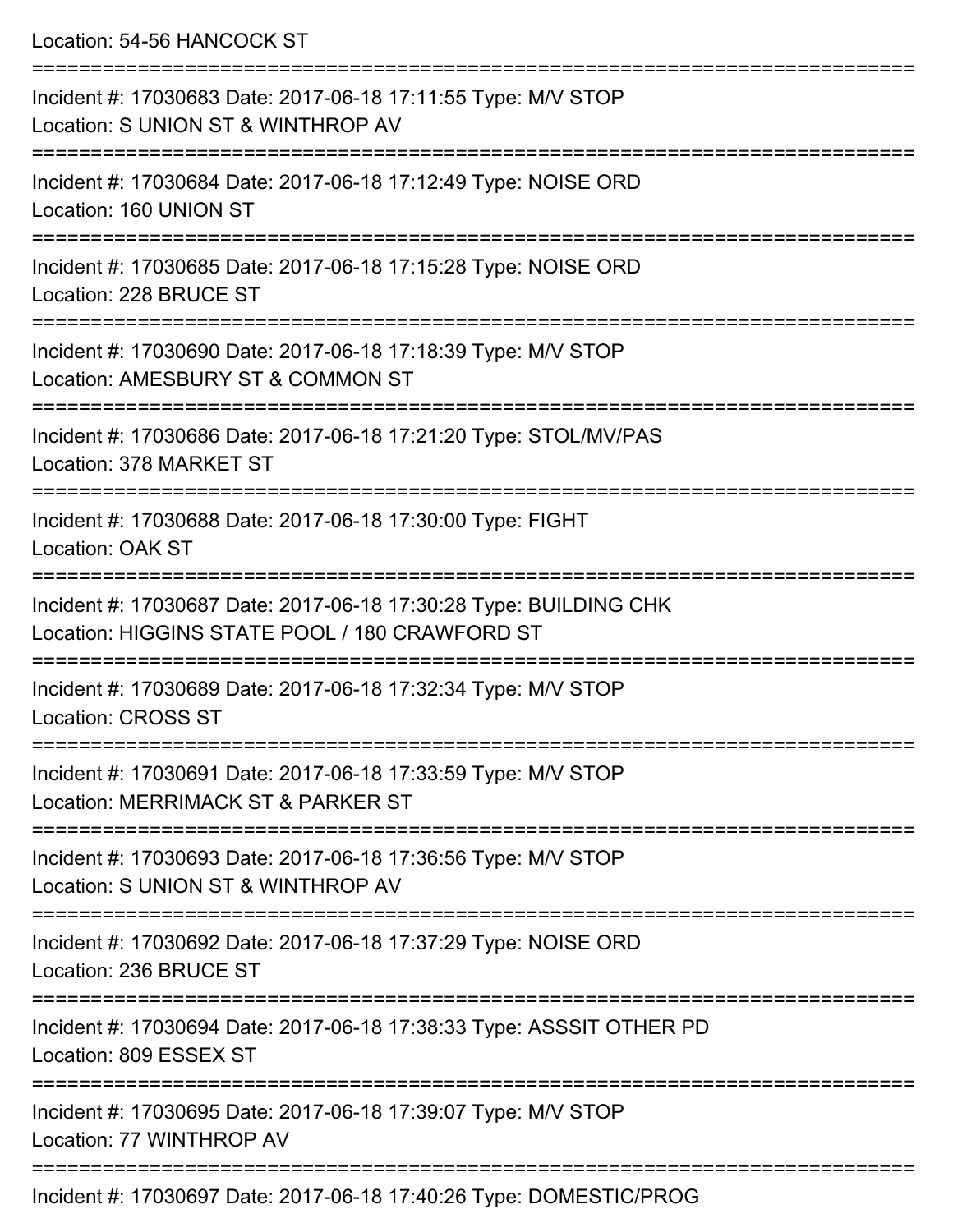| Incident #: 17030696 Date: 2017-06-18 17:40:48 Type: GENERAL SERV<br>Location: AMESBURY ST & ESSEX ST        |
|--------------------------------------------------------------------------------------------------------------|
| Incident #: 17030698 Date: 2017-06-18 17:52:12 Type: M/V STOP<br>Location: 5 CHESTNUT ST                     |
| Incident #: 17030699 Date: 2017-06-18 17:52:26 Type: M/V STOP<br>Location: SHOWCASE CINEMA / 141 WINTHROP AV |
| Incident #: 17030701 Date: 2017-06-18 17:55:20 Type: M/V STOP<br>Location: SHOWCASE CINEMA / 141 WINTHROP AV |
| Incident #: 17030700 Date: 2017-06-18 17:56:15 Type: NOISE ORD<br>Location: 232 BRUCE ST                     |
| Incident #: 17030702 Date: 2017-06-18 18:00:48 Type: A&B PROG<br>Location: CHESTNUT ST & LAWRENCE ST         |
| Incident #: 17030704 Date: 2017-06-18 18:03:25 Type: M/V STOP<br>Location: 499 S UNION ST                    |
| Incident #: 17030703 Date: 2017-06-18 18:08:26 Type: M/V STOP<br>Location: 66 SALEM ST                       |
| Incident #: 17030705 Date: 2017-06-18 18:08:30 Type: ALARM/BURG<br>Location: 80 BODWELL ST                   |
| Incident #: 17030706 Date: 2017-06-18 18:11:43 Type: M/V STOP<br>Location: 570 S UNION ST                    |
| Incident #: 17030707 Date: 2017-06-18 18:12:08 Type: MV/BLOCKING<br>Location: 34 MAPLE ST                    |
| Incident #: 17030708 Date: 2017-06-18 18:13:44 Type: M/V STOP<br>Location: 570 S UNION ST                    |
| Incident #: 17030709 Date: 2017-06-18 18:16:36 Type: M/V STOP<br>Location: MARLBORO ST & S UNION ST          |
| Incident #: 17030710 Date: 2017-06-18 18:21:23 Type: AUTO ACC/NO PI                                          |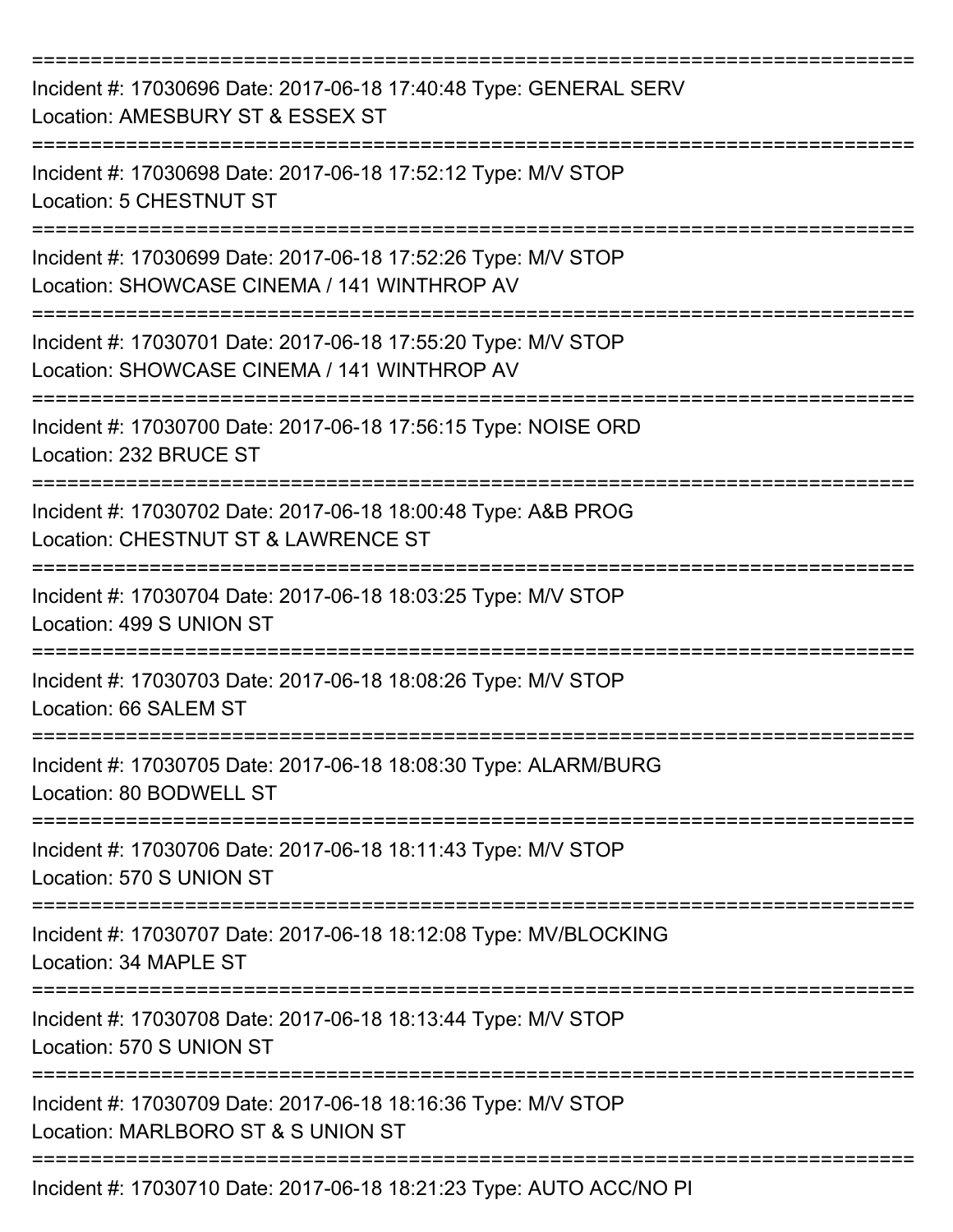| Incident #: 17030711 Date: 2017-06-18 18:28:20 Type: TRESPASSING<br>Location: 70 CAMBRIDGE ST                       |
|---------------------------------------------------------------------------------------------------------------------|
| Incident #: 17030712 Date: 2017-06-18 18:34:54 Type: DISTURBANCE<br>Location: CHESTNUT ST & LAWRENCE ST             |
| Incident #: 17030713 Date: 2017-06-18 18:36:22 Type: M/V STOP<br>Location: 40 ARLINGTON ST                          |
| Incident #: 17030714 Date: 2017-06-18 18:38:50 Type: BUILDING CHK<br>Location: HIGGINS STATE POOL / 180 CRAWFORD ST |
| Incident #: 17030715 Date: 2017-06-18 18:44:52 Type: NOISE ORD<br>Location: BROADWAY & TREMONT ST                   |
| Incident #: 17030716 Date: 2017-06-18 18:51:51 Type: M/V STOP<br>Location: BROADWAY & WATER ST                      |
| Incident #: 17030717 Date: 2017-06-18 18:59:06 Type: NOISE ORD<br>Location: FERRY ST & VERMONT ST                   |
| Incident #: 17030718 Date: 2017-06-18 18:59:57 Type: ALARM/BURG<br>Location: K OSS LOUNGE / 596 ESSEX ST            |
| Incident #: 17030719 Date: 2017-06-18 19:09:53 Type: M/V STOP<br>Location: CENTRAL BRIDGE / 0 MERRIMACK ST          |
| Incident #: 17030720 Date: 2017-06-18 19:11:53 Type: MEDIC SUPPORT<br>Location: 427 LOWELL ST                       |
| Incident #: 17030721 Date: 2017-06-18 19:12:19 Type: NOISE ORD<br>Location: 39 PERRY AV                             |
| Incident #: 17030723 Date: 2017-06-18 19:16:34 Type: MV/BLOCKING<br>Location: 65 UNION ST                           |
| Incident #: 17030724 Date: 2017-06-18 19:17:07 Type: MAL DAMG PROG<br>Location: PAINT GUN / 145 LAWRENCE ST         |
| Incident #: 17030722 Date: 2017-06-18 19:17:21 Type: BUILDING CHK                                                   |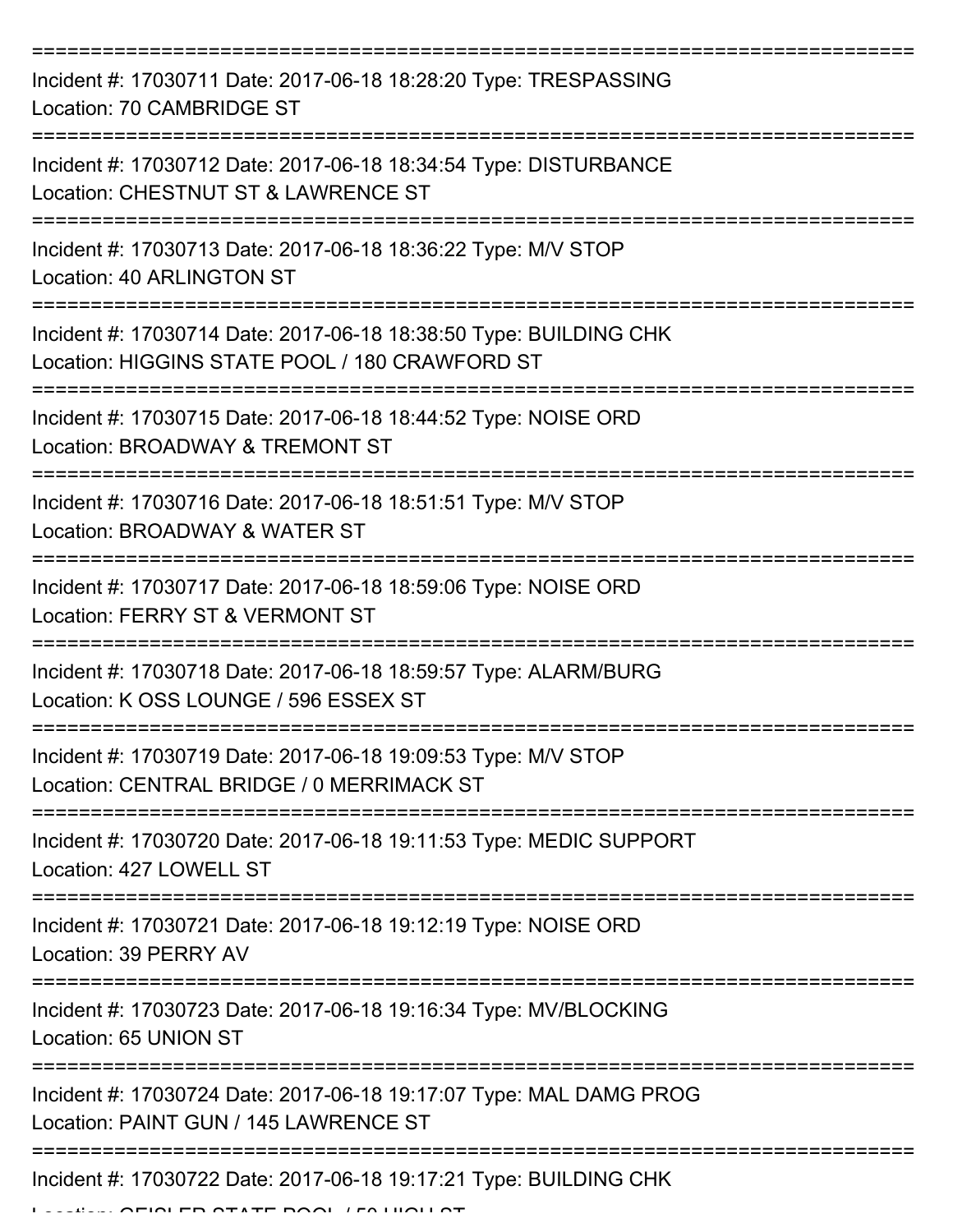| Incident #: 17030725 Date: 2017-06-18 19:21:32 Type: NOISE ORD<br>Location: 95 FARNHAM ST                           |
|---------------------------------------------------------------------------------------------------------------------|
| Incident #: 17030726 Date: 2017-06-18 19:30:51 Type: NOISE ORD<br>Location: 40 COLUMBUS AV                          |
| Incident #: 17030727 Date: 2017-06-18 19:32:39 Type: FIGHT<br>Location: COMMON ST & LAWRENCE ST                     |
| Incident #: 17030728 Date: 2017-06-18 19:38:53 Type: NOISE ORD<br>Location: 110 SPRINGFIELD ST                      |
| Incident #: 17030729 Date: 2017-06-18 19:44:25 Type: FIRE WORKS<br>Location: 1 BEACON AV                            |
| Incident #: 17030730 Date: 2017-06-18 19:48:00 Type: LOUD NOISE<br><b>Location: 75 MANCHESTER ST</b>                |
| Incident #: 17030731 Date: 2017-06-18 19:49:01 Type: MV/BLOCKING<br>Location: 29 BERKELEY ST                        |
| Incident #: 17030732 Date: 2017-06-18 19:56:21 Type: NOISE ORD<br>Location: 121 SPRINGFIELD ST                      |
| Incident #: 17030733 Date: 2017-06-18 19:57:36 Type: AUTO ACC/NO PI<br>Location: PRIMO'S LIQUORS / 450 HAVERHILL ST |
| Incident #: 17030736 Date: 2017-06-18 20:03:36 Type: GENERAL SERV<br>Location: 53 BRADFORD ST                       |
| Incident #: 17030734 Date: 2017-06-18 20:04:51 Type: SUS PERS/MV<br>Location: 16 MT AUBURN ST                       |
| Incident #: 17030735 Date: 2017-06-18 20:08:08 Type: TOW OF M/V<br>Location: 2 INMAN ST                             |
| Incident #: 17030737 Date: 2017-06-18 20:14:13 Type: A&B PROG<br>Location: CHESTNUT ST & LAWRENCE ST                |
| Incident #: 17030738 Date: 2017-06-18 20:17:20 Type: MV/BLOCKING                                                    |

Location: 220 ESSEY ST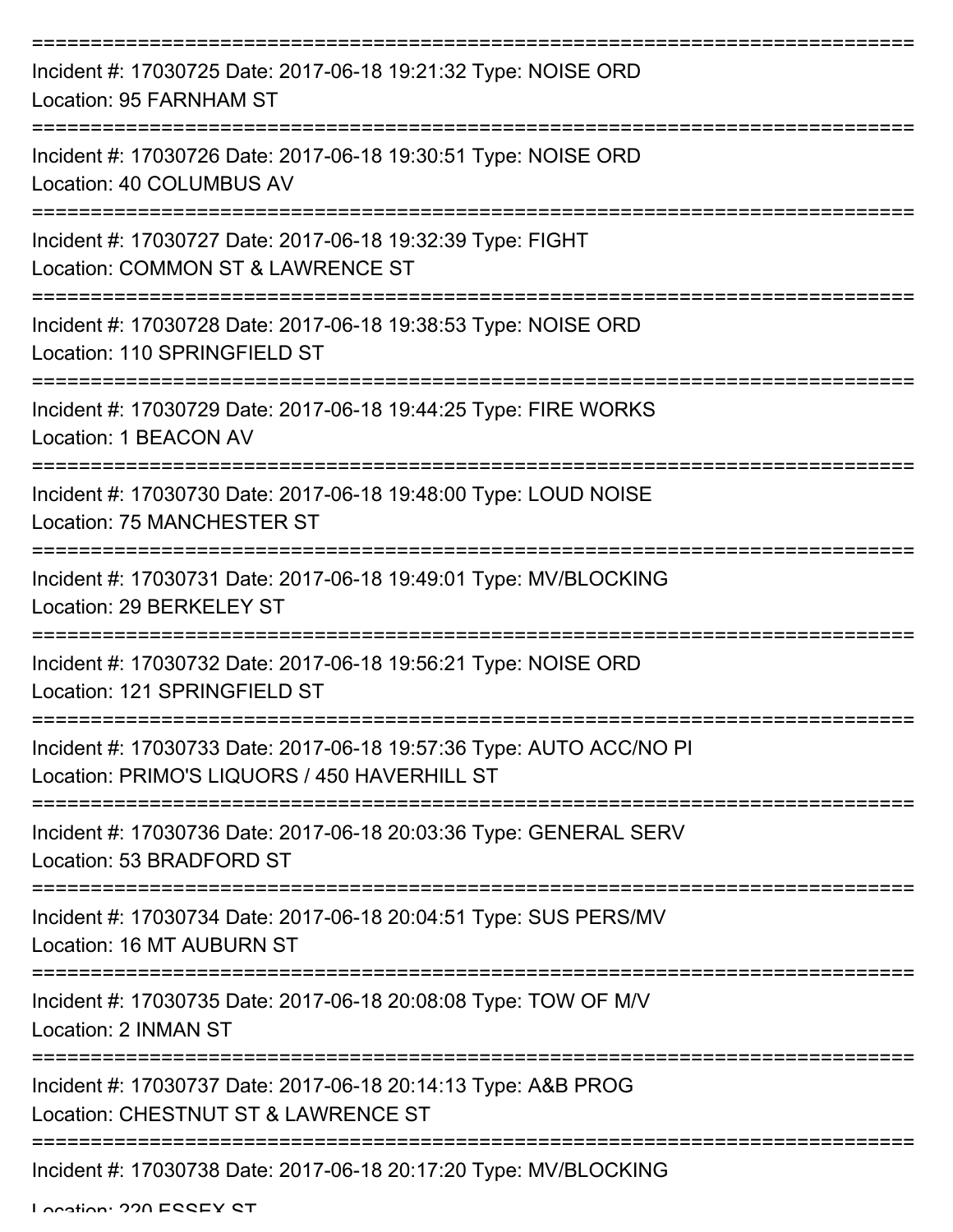| Incident #: 17030739 Date: 2017-06-18 20:18:02 Type: NOISE ORD<br>Location: 200 HIGH ST                                                 |
|-----------------------------------------------------------------------------------------------------------------------------------------|
| Incident #: 17030741 Date: 2017-06-18 20:19:54 Type: NOTIFICATION<br>Location: 112 MARSTON ST #209<br>:================================ |
| Incident #: 17030740 Date: 2017-06-18 20:19:57 Type: NOISE ORD<br>Location: 17 MARIQUE DR                                               |
| Incident #: 17030742 Date: 2017-06-18 20:26:54 Type: NOISE ORD<br>Location: 74-76 OSGOOD ST                                             |
| Incident #: 17030743 Date: 2017-06-18 20:36:35 Type: UNWANTEDGUEST<br>Location: 360 BROADWAY                                            |
| Incident #: 17030744 Date: 2017-06-18 20:49:25 Type: NOISE ORD<br>Location: 527-529 HAVERHILL ST                                        |
| Incident #: 17030745 Date: 2017-06-18 20:52:23 Type: NOISE ORD<br>Location: 475 HAVERHILL ST                                            |
| Incident #: 17030746 Date: 2017-06-18 20:56:41 Type: NOISE ORD<br>Location: 75 MANCHESTER ST                                            |
| Incident #: 17030747 Date: 2017-06-18 21:01:39 Type: M/V STOP<br>Location: ANDOVER ST & BROOKFIELD ST                                   |
| Incident #: 17030748 Date: 2017-06-18 21:02:28 Type: HOME INVASION<br>Location: 64 HANCOCK ST FL 2                                      |
| Incident #: 17030749 Date: 2017-06-18 21:05:55 Type: NOISE ORD<br>Location: 11 WHITMAN ST                                               |
| Incident #: 17030750 Date: 2017-06-18 21:10:03 Type: NOISE ORD<br>Location: BODWELL ST & WARREN ST                                      |
| Incident #: 17030751 Date: 2017-06-18 21:10:39 Type: DOMESTIC/PROG<br>Location: 119 HAVERHILL ST FL 3                                   |
| Incident #: 17030755 Date: 2017-06-18 21:14:47 Type: SUICIDE ATTEMPT<br>Location: 248 BROADWAY #309                                     |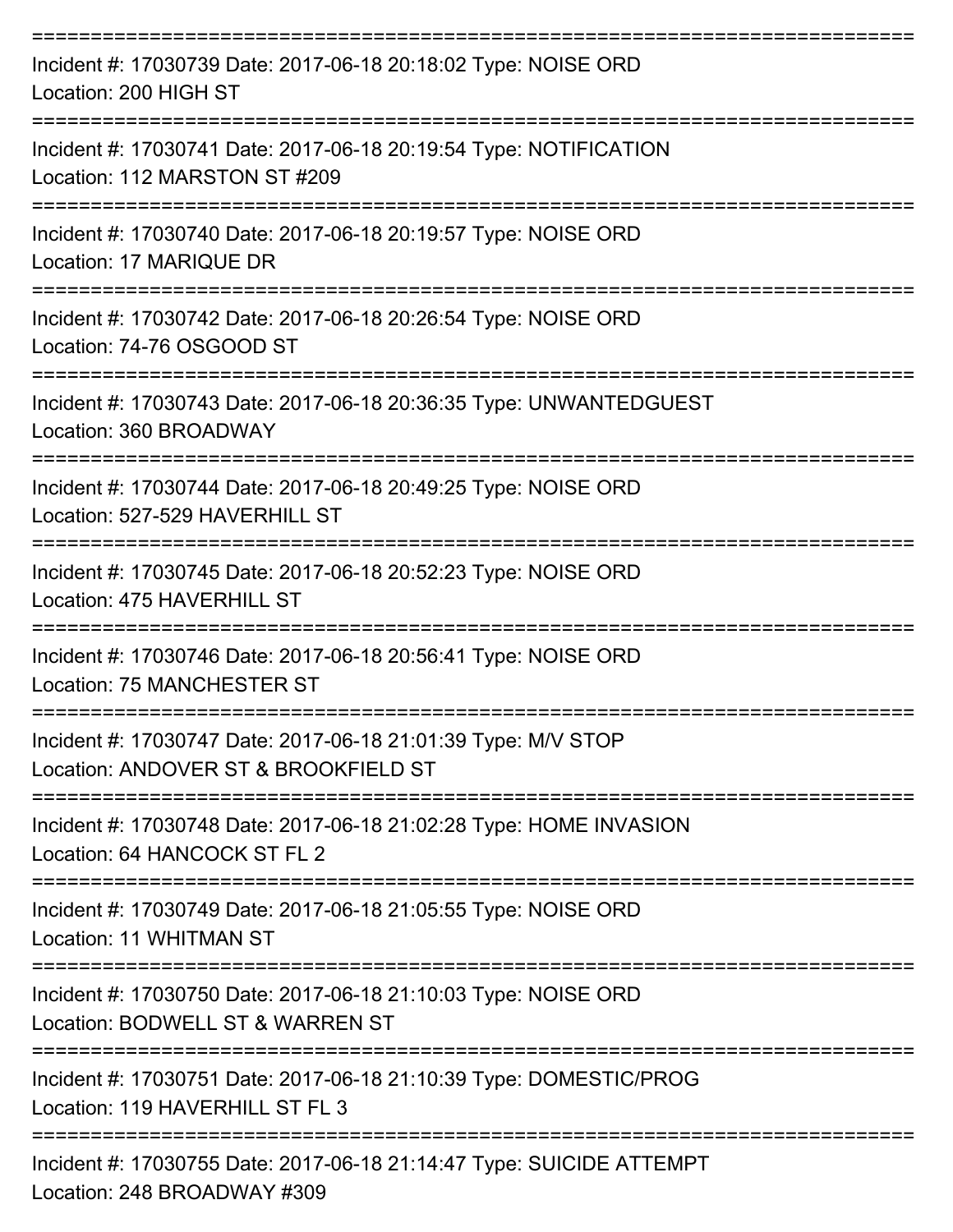| Incident #: 17030752 Date: 2017-06-18 21:16:02 Type: NOISE ORD<br>Location: TENNEY ST & WHITMAN ST                 |
|--------------------------------------------------------------------------------------------------------------------|
| Incident #: 17030754 Date: 2017-06-18 21:20:20 Type: B&E/PAST<br>Location: 54 MANCHESTER ST                        |
| Incident #: 17030753 Date: 2017-06-18 21:20:30 Type: NOISE ORD<br>Location: 9 EASTON ST                            |
| Incident #: 17030756 Date: 2017-06-18 21:23:53 Type: NOISE ORD<br>Location: 14 BERESFORD ST                        |
| Incident #: 17030758 Date: 2017-06-18 21:25:27 Type: NOISE ORD<br>Location: 58-60 HILLSIDE AV<br>:================ |
| Incident #: 17030757 Date: 2017-06-18 21:25:35 Type: NOISE ORD<br>Location: 4 SHERIDAN ST                          |
| Incident #: 17030759 Date: 2017-06-18 21:33:07 Type: DISTURBANCE<br><b>Location: BEACON ST</b>                     |
| Incident #: 17030760 Date: 2017-06-18 21:35:49 Type: M/V STOP<br><b>Location: EVERETT</b>                          |
| Incident #: 17030761 Date: 2017-06-18 21:36:35 Type: NOISE ORD<br>Location: 64 BENNINGTON ST                       |
| Incident #: 17030762 Date: 2017-06-18 21:36:38 Type: DISTURBANCE<br>Location: 1 EATON ST                           |
| Incident #: 17030763 Date: 2017-06-18 21:38:17 Type: AUTO ACC/PI<br>Location: ARREST / CANAL ST & UNION ST         |
| Incident #: 17030764 Date: 2017-06-18 21:51:37 Type: NOISE ORD<br>Location: 14 BERESFORD ST                        |
| Incident #: 17030765 Date: 2017-06-18 21:56:06 Type: LOCKOUT<br>Location: 8 INMAN ST #14                           |
| Incident #: 17030766 Date: 2017-06-18 21:56:55 Type: NOISE ORD<br>Location: 5-7 BROMFIELD ST                       |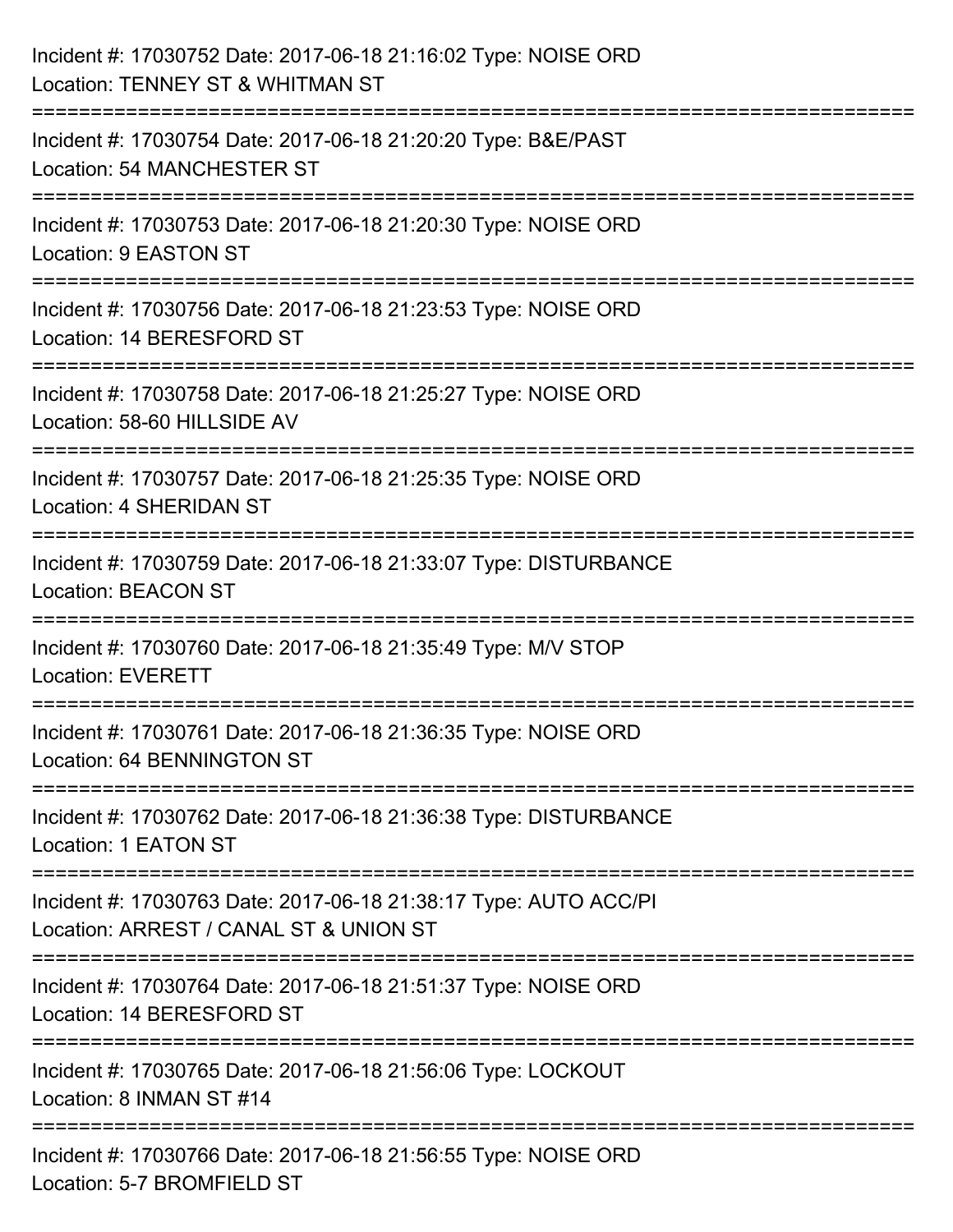| Incident #: 17030767 Date: 2017-06-18 21:57:27 Type: NOISE ORD<br>Location: 175 UNION ST                                           |
|------------------------------------------------------------------------------------------------------------------------------------|
| Incident #: 17030768 Date: 2017-06-18 21:57:27 Type: NOISE ORD<br>Location: 2 WARREN ST                                            |
| Incident #: 17030769 Date: 2017-06-18 21:58:12 Type: NOISE ORD<br>Location: 58-60 YALE ST                                          |
| Incident #: 17030770 Date: 2017-06-18 21:59:02 Type: NOISE ORD<br>Location: 36 CROSS ST                                            |
| Incident #: 17030772 Date: 2017-06-18 22:06:09 Type: HIT & RUN M/V<br>Location: WALK IN / 37 HILLSIDE AV<br>=================      |
| Incident #: 17030771 Date: 2017-06-18 22:06:20 Type: UNWANTEDGUEST<br>Location: 248 BROADWAY                                       |
| Incident #: 17030774 Date: 2017-06-18 22:10:10 Type: DISTURBANCE<br>Location: WINTHROP AV                                          |
| Incident #: 17030773 Date: 2017-06-18 22:10:18 Type: MAL DAMAGE<br>Location: WALK IN / 68 MYRTLE ST                                |
| Incident #: 17030775 Date: 2017-06-18 22:13:49 Type: SUS PERS/MV<br>Location: 21-23 WATER ST                                       |
| Incident #: 17030776 Date: 2017-06-18 22:14:57 Type: NOISE ORD<br>Location: RIVERSIDE DR & TEXAS AV                                |
| Incident #: 17030777 Date: 2017-06-18 22:20:17 Type: NOISE ORD<br>Location: 378 PARK ST                                            |
| Incident #: 17030778 Date: 2017-06-18 22:35:56 Type: ALARM/BURG<br>Location: PERSONAL MOVERS / 100 GLENN ST                        |
| Incident #: 17030779 Date: 2017-06-18 22:37:44 Type: M/V STOP<br>Location: 369 BROADWAY                                            |
| Incident #: 17030781 Date: 2017-06-18 22:42:03 Type: MISSING PERS<br>Location: WALK IN 9787945900 / 102 PHILLIPS ST & METHUEN MASS |

===========================================================================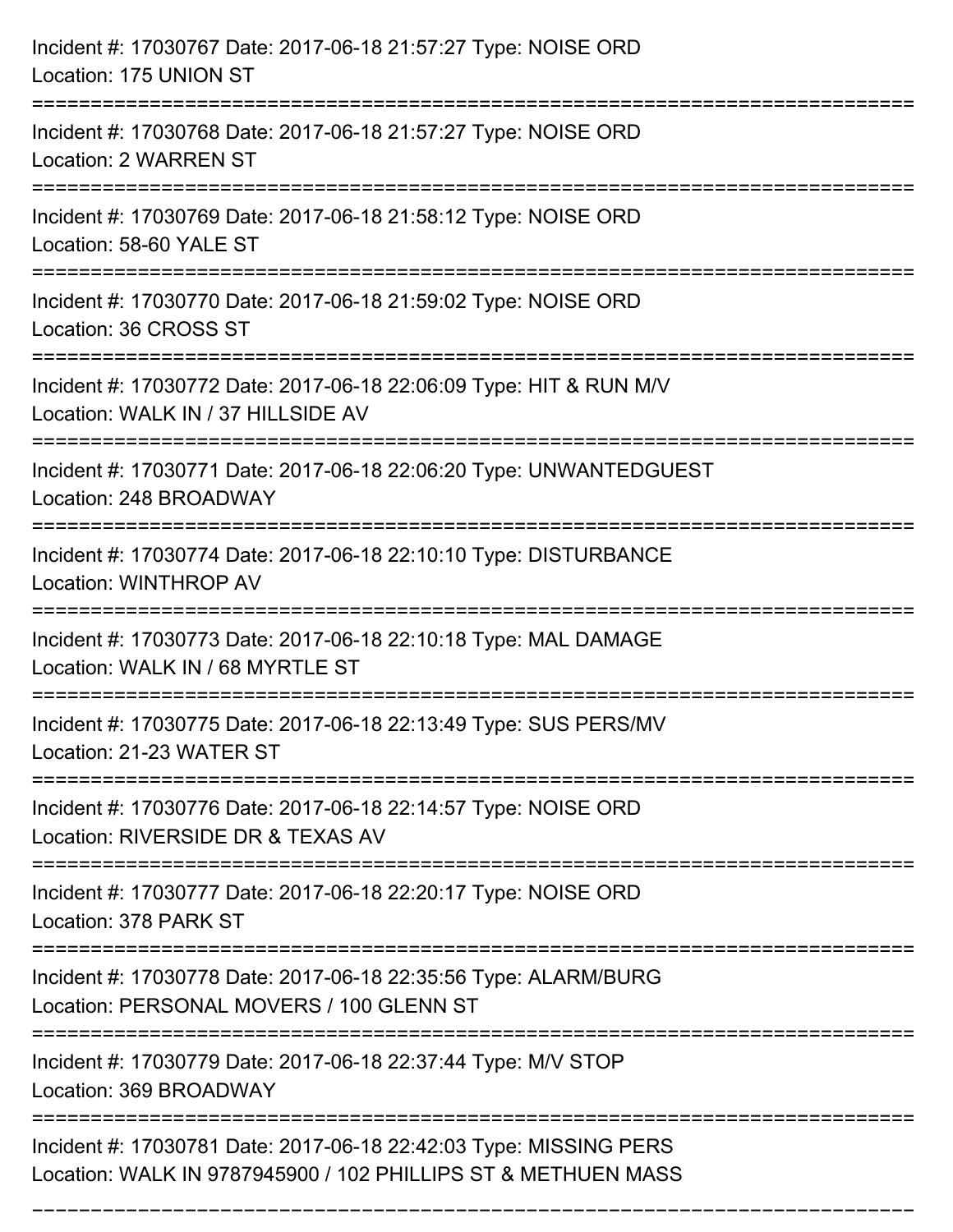| Incident #: 17030780 Date: 2017-06-18 22:42:42 Type: ASSSIT OTHER PD<br>Location: BROADWAY & CANAL ST<br>:======================== |
|------------------------------------------------------------------------------------------------------------------------------------|
| Incident #: 17030782 Date: 2017-06-18 22:44:03 Type: NOISE ORD<br>Location: 9 BOXFORD ST                                           |
| Incident #: 17030783 Date: 2017-06-18 22:48:18 Type: DOMESTIC/PROG<br>Location: 117 ARLINGTON ST #3                                |
| Incident #: 17030784 Date: 2017-06-18 22:54:23 Type: DISTURBANCE<br><b>Location: COMMON ST</b>                                     |
| Incident #: 17030785 Date: 2017-06-18 22:55:07 Type: DISTURBANCE<br>Location: 8 ALBION ST FL 3                                     |
| Incident #: 17030786 Date: 2017-06-18 22:58:08 Type: NOISE ORD<br>Location: 16 CYPRESS ST                                          |
| Incident #: 17030788 Date: 2017-06-18 22:58:43 Type: MEDIC SUPPORT<br>Location: 315 E HAVERHILL ST                                 |
| Incident #: 17030787 Date: 2017-06-18 22:59:52 Type: NOISE ORD<br>Location: 36 E HAVERHILL ST                                      |
| Incident #: 17030789 Date: 2017-06-18 23:04:49 Type: ALARM/BURG<br>Location: LA FRUITERIA / 75 MANCHESTER ST                       |
| Incident #: 17030790 Date: 2017-06-18 23:20:56 Type: AUTO ACC/NO PI<br>Location: LEXINGTON ST & PARK ST                            |
| Incident #: 17030791 Date: 2017-06-18 23:24:09 Type: FIGHT<br>Location: 6 SUNRAY ST                                                |
| Incident #: 17030792 Date: 2017-06-18 23:46:42 Type: NOISE ORD<br>Location: 2 AMESBURY ST                                          |
| Incident #: 17030793 Date: 2017-06-18 23:52:43 Type: NOISE ORD<br>Location: 232 BAILEY ST FL 2                                     |
| Incident #: 17030794 Date: 2017-06-18 23:55:23 Type: M/V STOP<br>Location: 33 MAY ST                                               |